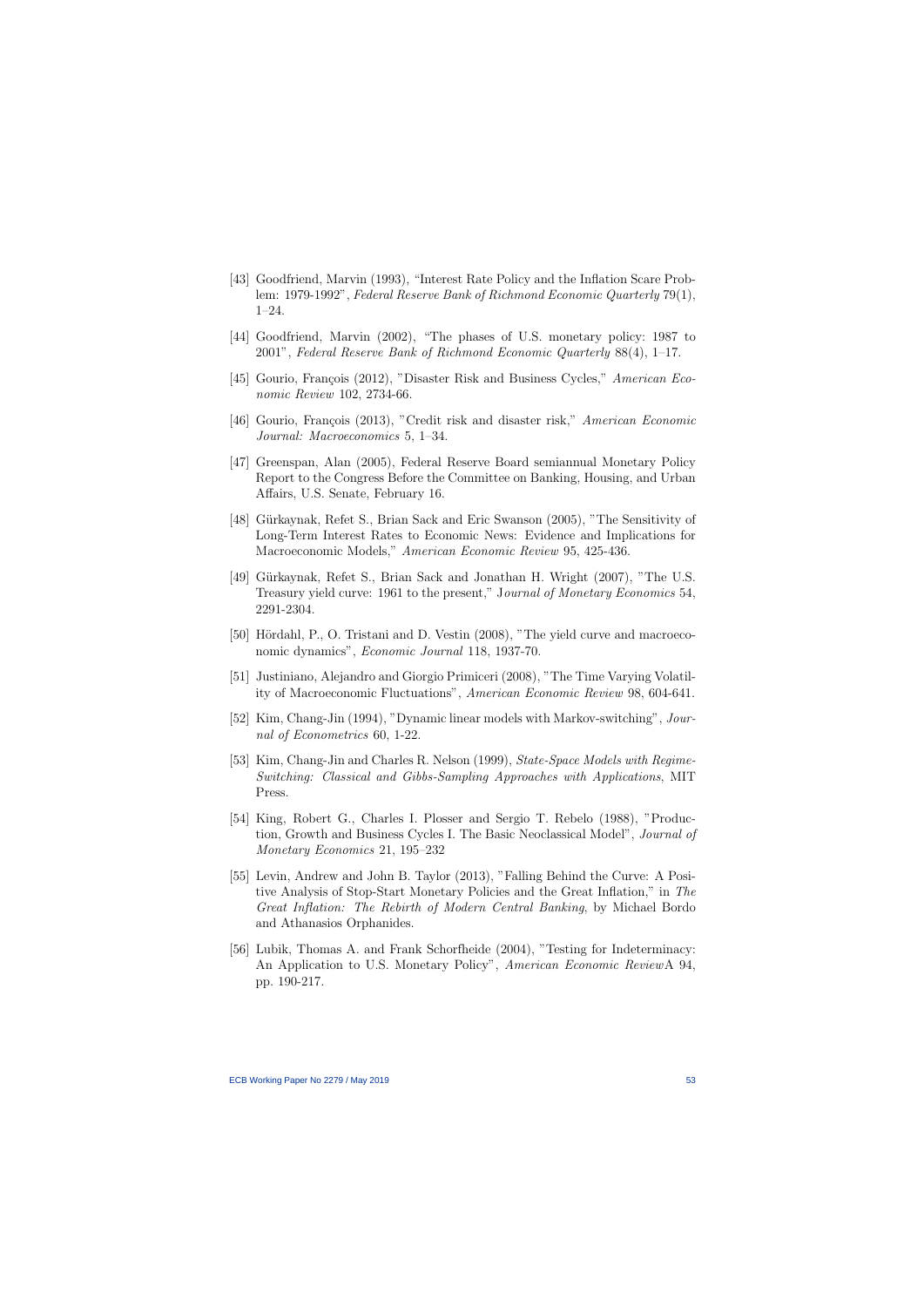- [57] Maddison, Angus (2003), The World Economy: Historical Statistics, Paris: OECD Publishing.
- [58] McDonnell, M. M. and Perez-Quiros, G. (2000) "Output Fluctuations in the United States: What has Changed Since the Early 1980s?", American Economic Review 90, 1464-1467
- [59] Piazzesi, M. and M. Schneider (2006), "Equilibrium yield curves", in D. Acemoglu, K. Rogoff and M. Woodford, eds., NBER Macroeconomics Annual 21, 389 - 472.
- [60] Primiceri, Giorgio (2005), "Time Varying Structural Vector Autoregressions and Monetary Policy", Review of Economic Studies 72, 821-852.
- [61] Restoy, Fernando and Philippe Weil (2011), "Approximate Equilibrium Asset Prices", Review of Finance 15, 1-28.
- [62] Rudebusch, Glenn D. and Eric Swanson (2012), "The Bond Premium in a DSGE Model with Long-Run Real and Nominal Risks", American Economic Journal: Macroeconomics 4, 105-43.
- [63] Schmitt-Groh´e, Stephanie and Mart´ın Uribe (2004a), "Solving Dynamic General Equilibrium Models Using a Second-Order Approximation to the Policy Function", Journal of Economic Dynamics and Control 28, 755-775.
- [64] Schmitt-Grohé, Stephanie and Martín Uribe (2004b), "Optimal fiscal and monetary policy under sticky prices", Journal of Economic Theory 114, 198–230.
- [65] Schorfheide, F. (2005), "Learning and Monetary Policy Shifts,"Review of Economic Dynamics 8, 392-419.
- [66] Sims, Christopher A. and Tao Zha (2006), "Were There Regime Switches in U.S. Monetary Policy?", American Economic Review 96, 54 - 81.
- [67] Smets, F. and and R. Wouters (2007), "Shocks and Frictions in US Business Cycles: A Bayesian DSGE Approach," American Economic Review 97, 586-606.
- [68] Stock, J. and M. Watson, "Why Has U.S. Inflation Become Harder to Forecast?", Journal of Money, Banking and Credit 39, 3-330.
- [69] Swanson, Eric T. (2012), "Risk Aversion and the Labor Margin in Dynamic Equilibium Models," American Economic Review 102, 1663-1691.
- [70] Swanson, Eric T. (2014), "A macroeconomic model of equities and real, nominal, and defaultable debt", mimeo.
- [71] Swanson, Eric T. (2018), "Risk aversion, risk premia, and the labor margin with generalized recursive preferences," Review of Economic Dynamics 28, 290–321.